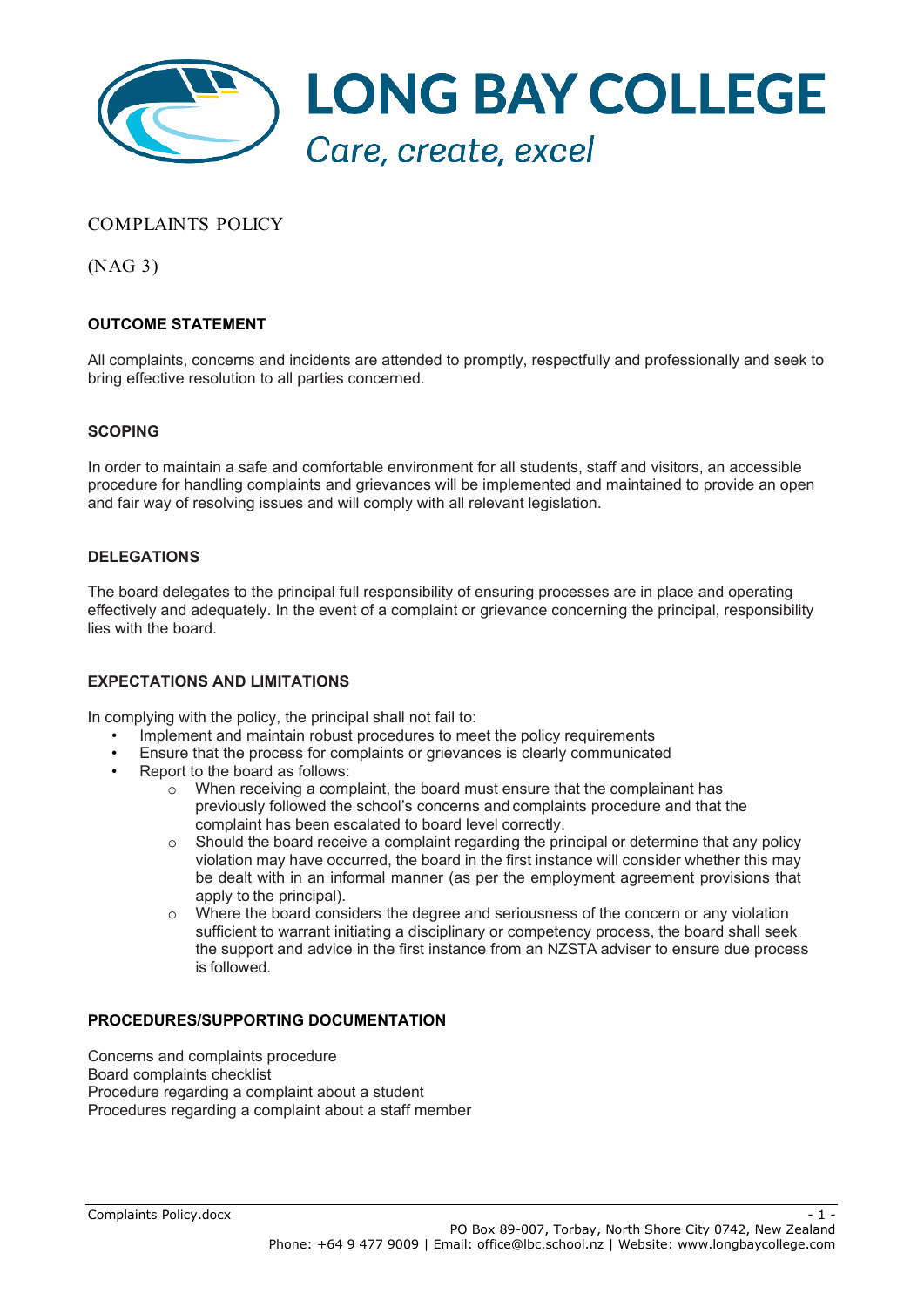### **MONITORING**

The principal shall maintain a register of complaints and resolutions and report to the board at least quarterly per annum outlining numbers of complaints, resolution success figures and any areas of concern for board deliberation.

This policy is intended to be consistent with the requirements of the Privacy Act, 1993.

#### **LEGISLATIVE COMPLIANCE**

|                     | Tabled    | <b>Adopted</b> | Signed                        |
|---------------------|-----------|----------------|-------------------------------|
| <b>New/Reviewed</b> |           |                |                               |
| New 3/12/2019       | 3/12/2019 | 4/2/2020       | By Kevin de Jong, Chairperson |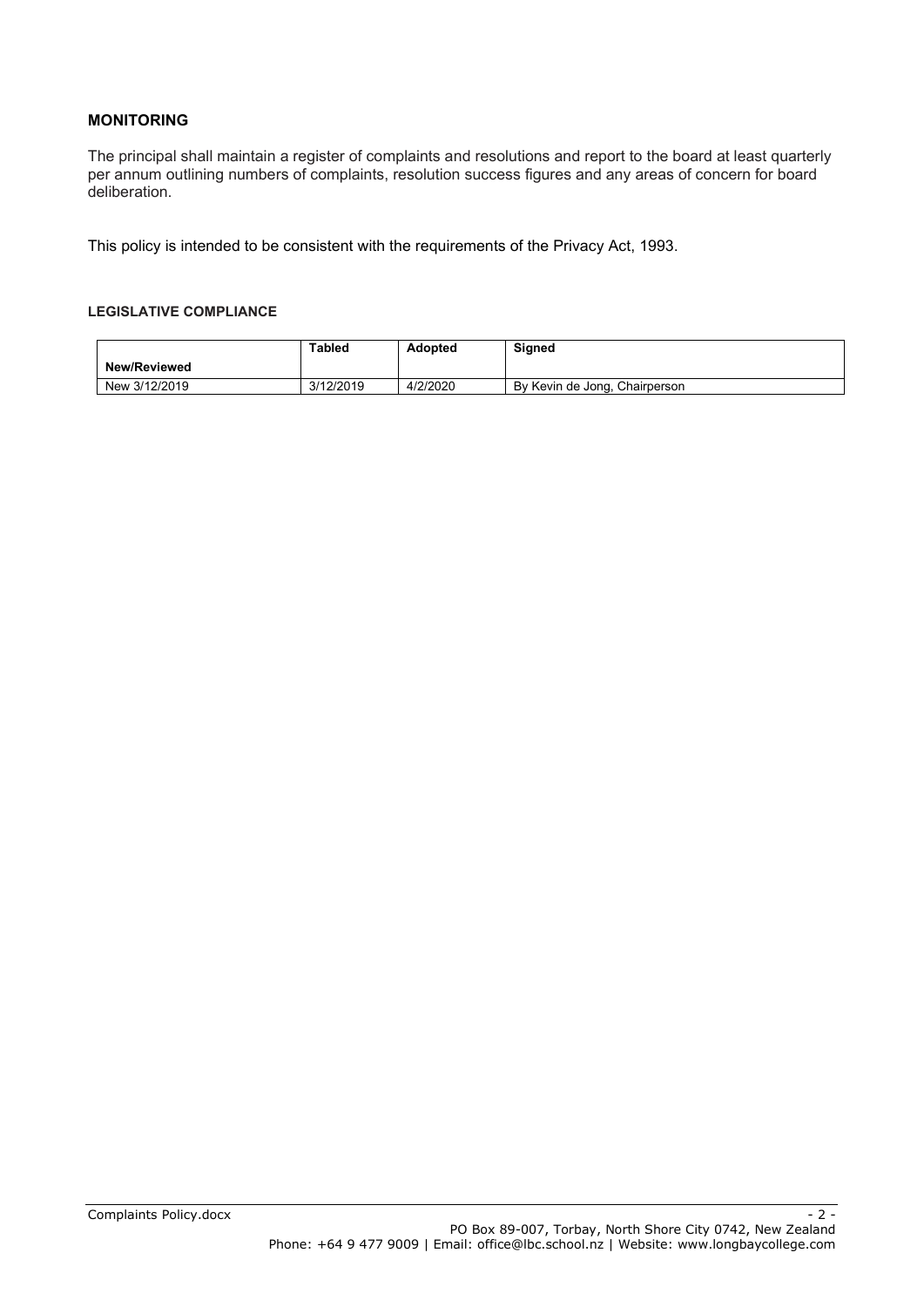## **Concerns and complaints processes and procedures**

### **Appendix 1:**



No further action is required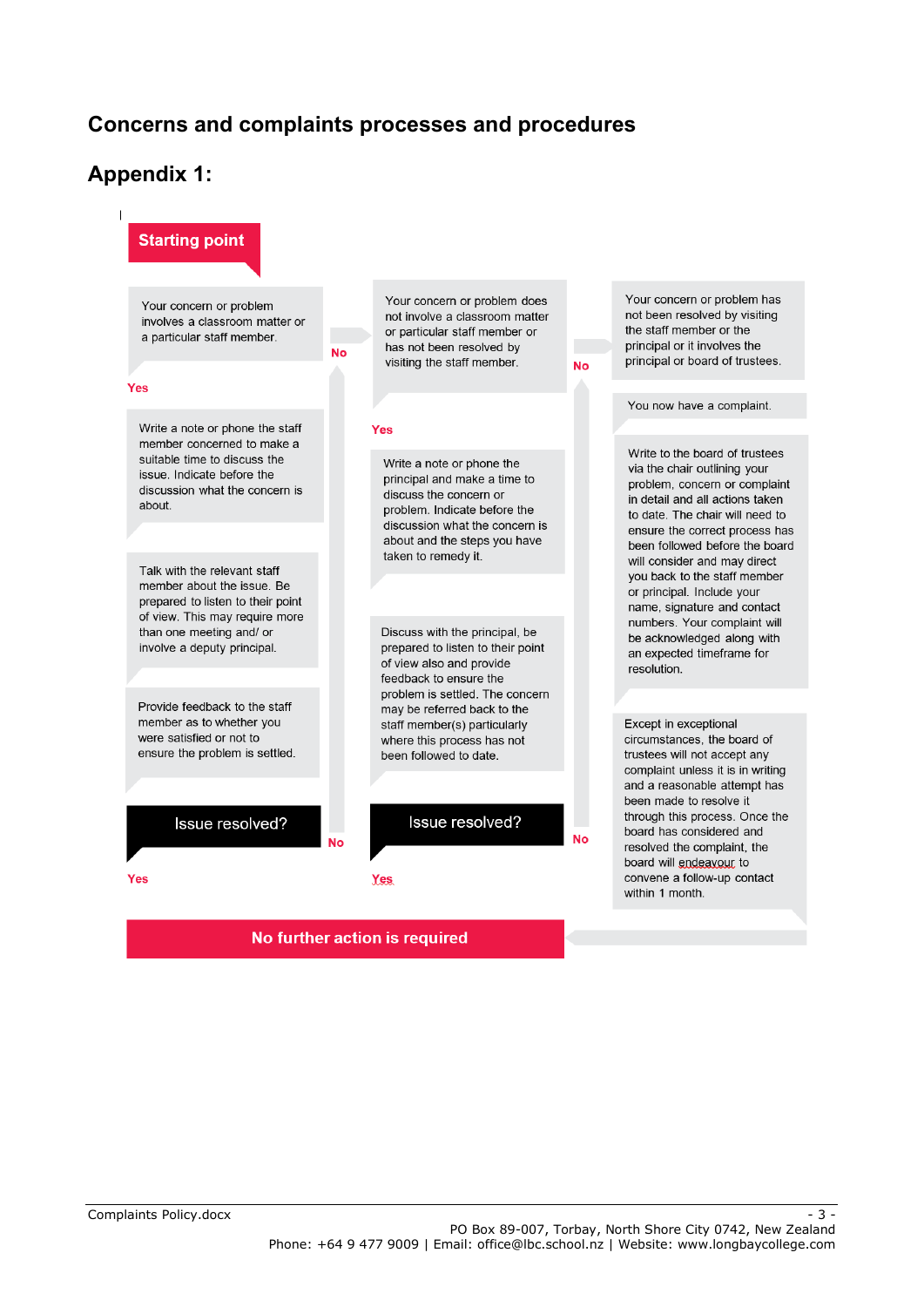# **Appendix 2: Board complaints checklist**

Once a letter of complaint has been received, the board chair should ensure the following process is followed:

|                |                                                                                                                                                                                                                                                             | <b>Notes/date completed</b> |
|----------------|-------------------------------------------------------------------------------------------------------------------------------------------------------------------------------------------------------------------------------------------------------------|-----------------------------|
| 1.             | Ensure the process has been followed as outlined in the concerns<br>and complaints procedure or is a genuine complaint against the<br>principal or board.                                                                                                   |                             |
| 2.             | Verify with the principal that any staff (or others) identified in the<br>complaint are aware of the situation and that there has been<br>discussion and attempts to reconcile.                                                                             |                             |
| 3.             | If the complaint or action is employment related or has potential<br>industrial relations implications, contact the NZSTA employment<br>advisory and support centre. For all other complaints, contact the<br>NZSTA governance advisory and support centre. |                             |
| 4 <sub>1</sub> | Alert the school's insurance broker.                                                                                                                                                                                                                        |                             |
| 5.             | Acknowledge the letter of complaint within 7 days and advise the<br>board process, or redirect the complainant to principal, syndicate<br>leader or staff member as appropriate. Report to the board without<br>names or detail at the next meeting.        |                             |
|                | 6. Once confirmed as a complaint, forward it confidentially to all<br>trustees for consideration.                                                                                                                                                           |                             |
| 7.             | Board request to principal to present full written report outlining all<br>actions taken, advice received, meetings held and justified<br>decisions made.                                                                                                   |                             |
| 8.             | Board determines whether the above fully satisfies them of full<br>and fair process. If so, the board supports the principal and<br>advises the complainant.                                                                                                |                             |
| 9.             | If not satisfied, the board meets and discusses in committee,<br>determines whether to formally meet the complainant and<br>delegates responsibility to trustee(s) as deemed appropriate.                                                                   |                             |
|                | 10. Board delegates meet with the complainant and discuss the<br>complaint more fully, verifies, investigates and clarifies. Support<br>persons should be confirmed as welcome to attend.                                                                   |                             |
|                |                                                                                                                                                                                                                                                             |                             |

Continued /…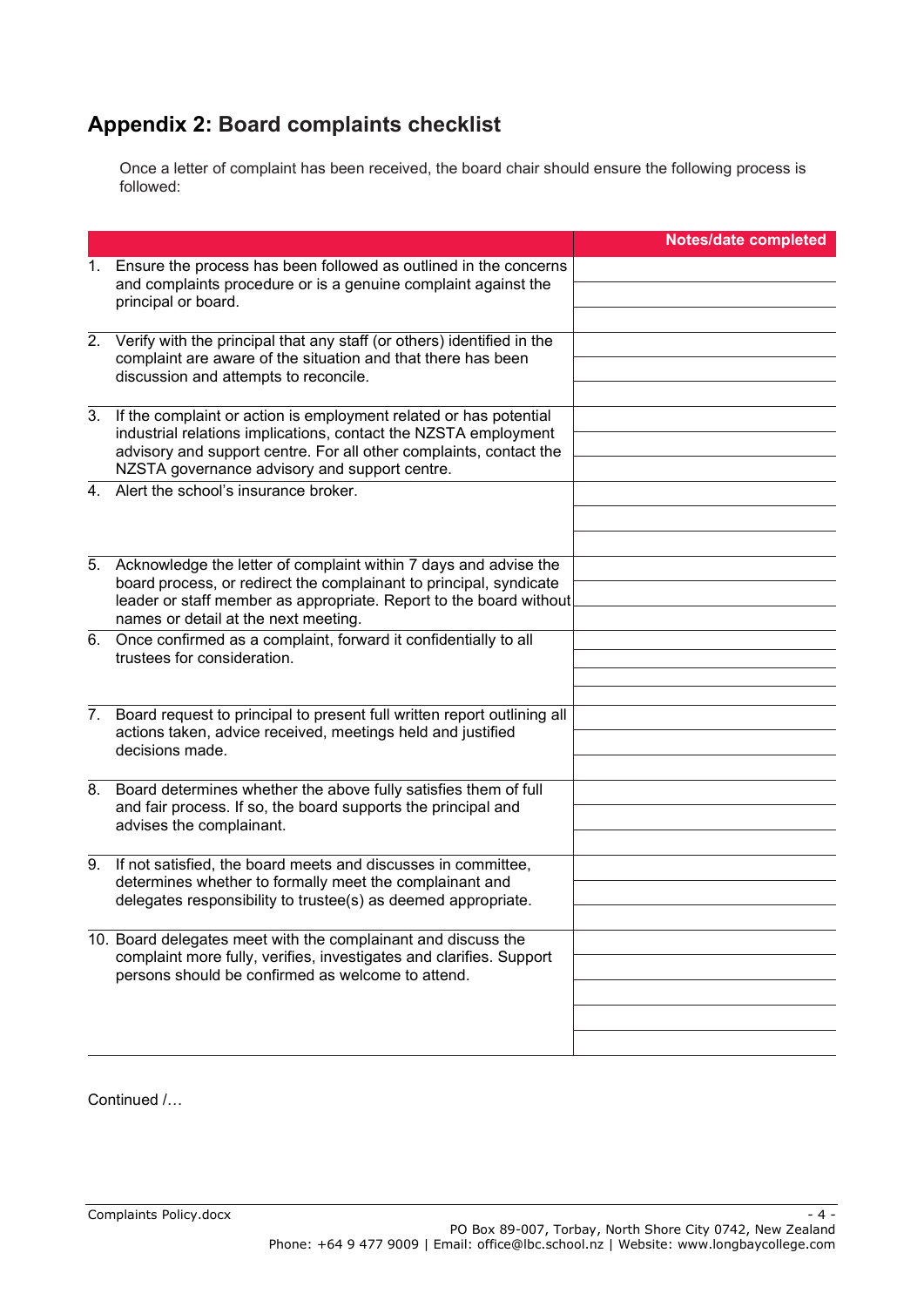|  | 11. Board delegates report back to full board and recommend<br>actions/decisions.                                                   |  |
|--|-------------------------------------------------------------------------------------------------------------------------------------|--|
|  | 12. Board takes appropriate actions, records and formally minutes<br>decisions.                                                     |  |
|  |                                                                                                                                     |  |
|  | 13. Board advises complainant in writing of its provisional decisions<br>and factors considered in reaching them, within 21 days of |  |
|  | complaint receipt, unless otherwise agreed by all parties.                                                                          |  |
|  | Complainant is given opportunity to comment before the board's<br>final decision is reached and given.                              |  |
|  | 14. Board endeavours to convene follow-up meeting within 1 month of                                                                 |  |
|  | step 9.                                                                                                                             |  |
|  |                                                                                                                                     |  |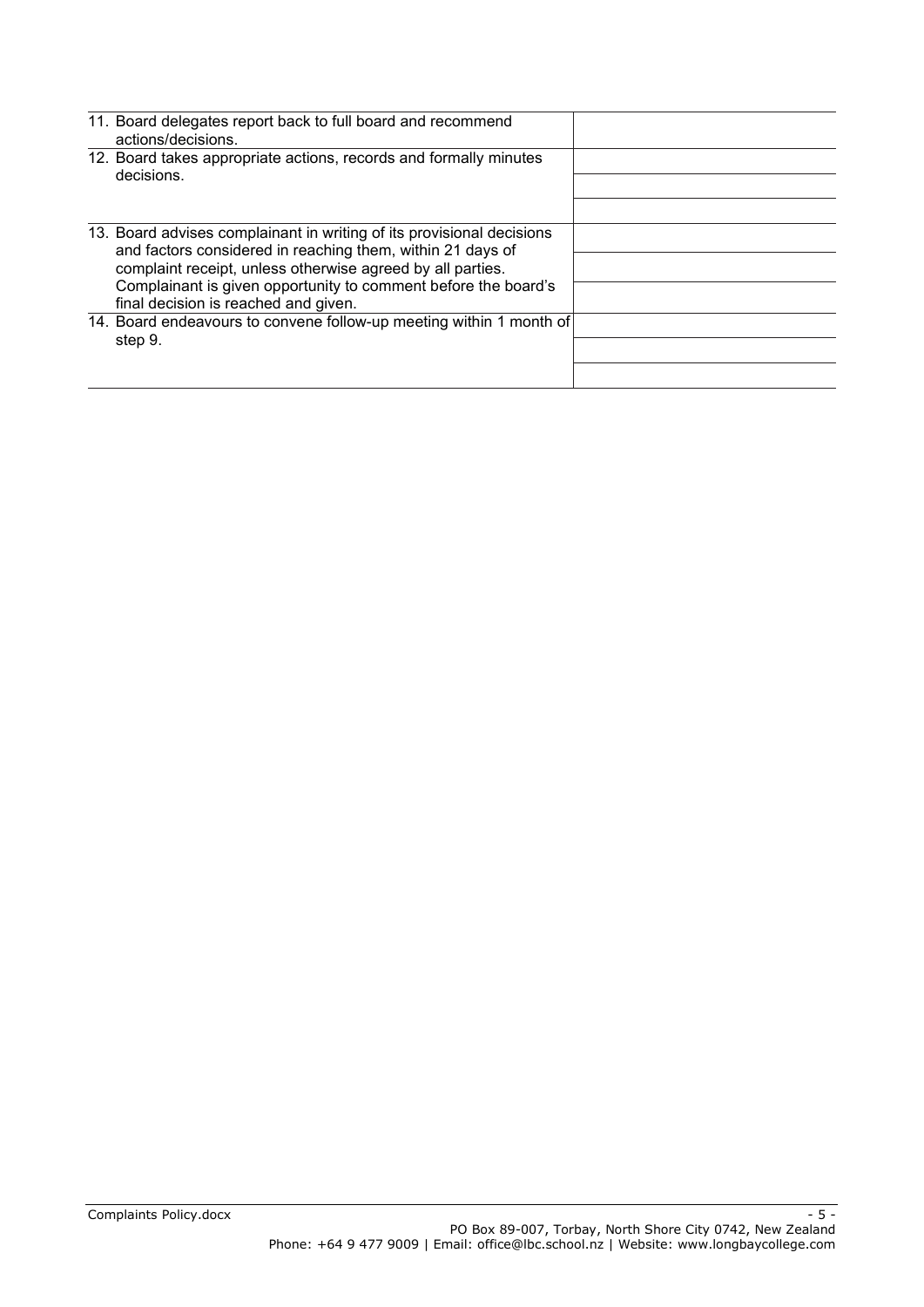# **APPENDIX 3: Procedure regarding complaints about a student**

- i All complaints must identify the person(s) involved.
- ii The Principal (or such other staff member as may be appropriate) shall investigate the complaint to determine whether or not it is of substance. If there is no foundation to the complaint or it is capable of being remedied informally with the agreement of the parties concerned, then this shall conclude the enquiry and the outcome shall be advised to those concerned and recorded.
- iii If the complaint is not capable of being resolved informally then the Principal shall give consideration to an appropriate response in accordance with the school discipline procedures, stand down, suspension, exclusion and expulsion rules and provisions under the Education Act 1989.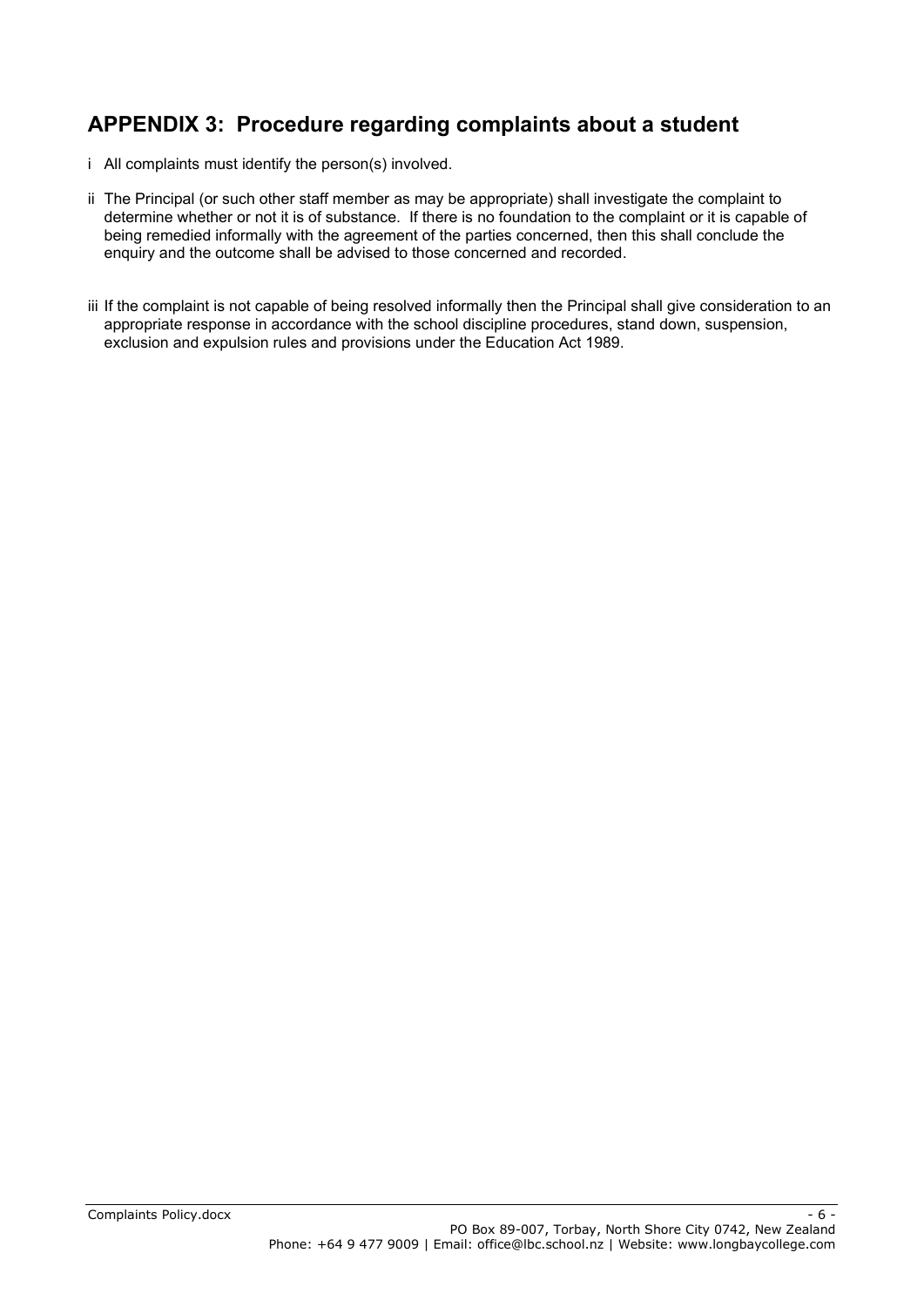### **APPENDIX 4: Procedure regarding complaints about a staff member**

- i Complaints should identify the person(s) involved. It is acknowledged in some cases a written complaint may not be practicable. This will not prevent these procedures being implemented.
- ii If a complaint is received about a staff member's conduct then the Principal shall carry out an investigation in the first instance unless the complaint is about, or concerned with, the Principal, in which case the Board of Trustees shall carry out the investigation. The purpose of this initial inquiry is to determine whether there is any foundation to the complaint, whether it can be resolved informally or if it should be the subiect of a formal disciplinary investigation.
- iii An investigation into a staff complaint shall comply with the requirements of procedural fairness and the relevant terms of the applicable employment agreement. The investigation process shall be determined by the investigator on a case by case basis, but shall include the following minimum requirements:
	- a. the staff member shall be fully advised of the complaint and be given the opportunity to make an initial response;
	- b. if a formal disciplinary investigation is commenced, the staff member shall be advised of this decision and of his or her right to representation during the investigation. The identity of the person(s) who will be carrying out the formal investigation on behalf of the Board of Trustees shall be notified;
	- c. the disciplinary investigation may involve interviewing those persons considered relevant to the enquiry. The staff member shall be kept advised of the scope of the enquiry and provided with all interview notes, documentation and other information obtained during the process;
	- d. the staff member shall be given the opportunity throughout the process to give responses and ensure his or her views are considered;
	- e. at the completion of the formal investigation a report setting out the tentative findings and recommendations of the Board shall be made available to the staff member who will be given further opportunity to respond to the findings and recommendation.
- iv The complaints procedure will be carried out in accordance with the principles of procedural fairness and relevant provisions contained in a teacher's employment agreement. It is also acknowledged that the investigation process may be varied to meet individual circumstances and that in some cases the following may apply:
	- a. the Principal or Board of Trustees may suspend a staff member at any time following receipt of a complaint provided the reason for suspension is in accordance with the relevant provisions of the Secondary Teachers' Collective Agreement. The Principal is authorised by the Board of Trustees to suspend on its behalf in appropriate circumstances;
	- b. the Board of Trustees may delegate all or part of an investigation to a suitably qualified person outside of the school where the Board considers such external assistance appropriate.